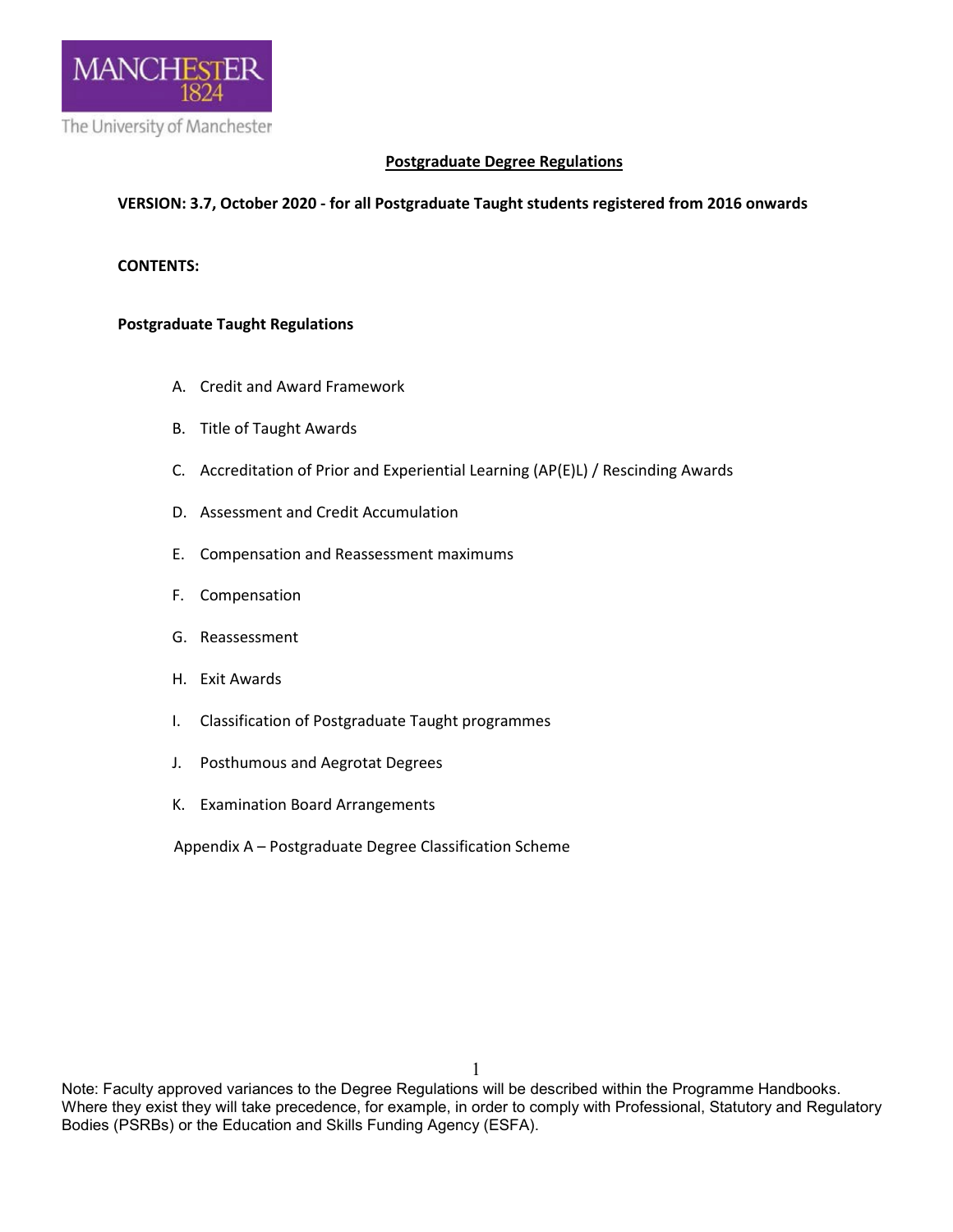# **REGULATIONS**

# **A. Credit and Award Framework**

1. All awards of the University of Manchester will be given on the basis of the accumulation of credit as mapped out in table 1 (below). This table is based on the credit/awards and levels required by the national Framework of Higher Education Qualifications (FHEQ):

| Name of Award                                       | Minimum<br>credit for the<br>award | <b>ECTS</b> | Minimum credits at<br>the level of<br>qualification | <b>ECTS</b> | FHEQ level     |
|-----------------------------------------------------|------------------------------------|-------------|-----------------------------------------------------|-------------|----------------|
| Masters (2 Year)                                    | 360                                | 180         | 240                                                 | 120         | 7              |
| Masters (1 Year)                                    | 180                                | 90          | 150                                                 | 75          | 7              |
| Postgraduate<br>Diploma                             | 120                                | 60          | 90                                                  | 45          | 7              |
| Postgraduate<br>Certificate                         | 60                                 | 30          | 40                                                  | 20          | 7              |
| Post Graduate<br>Certificate in<br>Education (PGCE) | 60                                 | 30          | 40                                                  | 20          | $\overline{7}$ |

### **Table 1: Credit and Postgraduate Award framework:**

*Note 1: the table refers to the levels as defined in the FHEQ. It may be of assistance to the reader to understand that Level 7 of the FHEQ relates to a Masters programme.*

*Note 2: One ECTS (European Credit Transfer System) is equivalent to two UK credits.*

- 2. All students who exit prior to completion of the programme on which they registered will receive an exit award if they have achieved the appropriate amount of credit in accordance with that award, as specified in table 1, within 5 years of their initial registration.
- 3. A student must achieve the minimum amount of credit at the level of the qualification in accordance with table 1. However, (subject to the programme requirements) students can take credit at a higher or lower level in order to achieve the minimum credit for the award.

# **B. Title of Taught Awards**

4. Titles of degrees can be found in Regulation XI "Titles of Degrees and other Distinctions" in the University's General Regulations [\(http://documents.manchester.ac.uk/display.aspx?DocID=39973\)](http://documents.manchester.ac.uk/display.aspx?DocID=39973).

# **C. Accreditation of Prior Learning - AP(E)L / Rescinding Awards**

5. A maximum time limit of 5 years should apply between award and consideration of AP(E)L.

 $\mathcal{D}$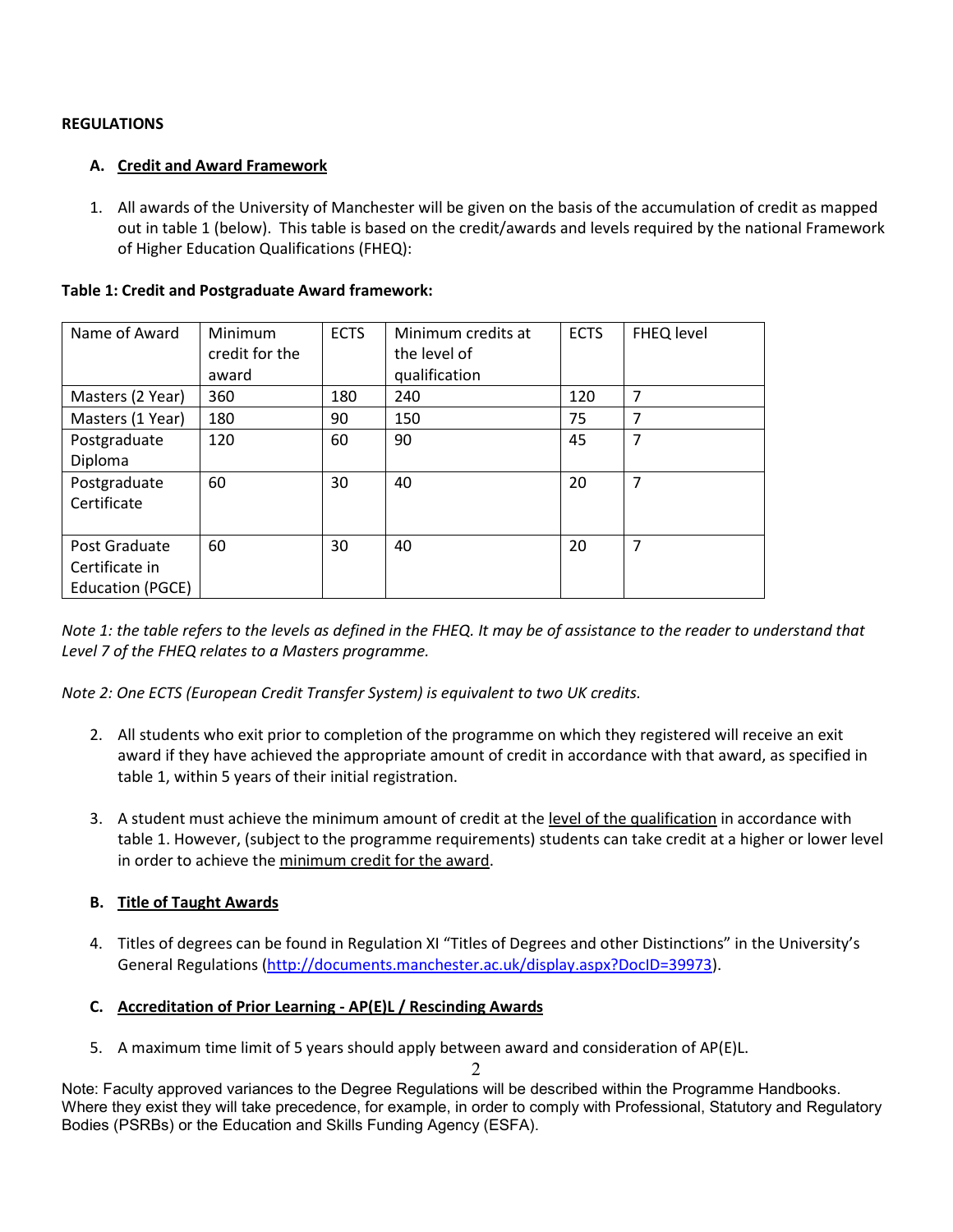- 6. Where the Postgraduate Certificate is a standalone programme, AP(E)L will be permitted up to a maximum of 15 credits if the award is based on a 15 credit structure, and a maximum of 20 credits if the award is based on a 20 credit structure. Where the Postgraduate Diploma is a standalone programme, AP(E)L will be permitted for up to a maximum of 45 credits. For a Masters award, the maximum amount of credits which can be permitted for AP(E)L is 60.
- 7. Students exiting with a Postgraduate Diploma (or Postgraduate Certificate) may be permitted to rescind this award and 'upgrade' to a Masters (or Postgraduate Diploma) by successfully completing the appropriate further component of the programme providing the following conditions are met:
	- The rescinding occurs within five years of the award, subject to the programme still being available.
	- An overall pass, at the appropriate standard to assure admission to a Masters programme, was obtained for the Postgraduate Diploma (or Postgraduate Certificate) including any capped or compensated grades.

For further guidance on rescinding awards, please see the University's *Principles on Rescinding* (see Appendix to the *[Guidance on Examination Boards](http://documents.manchester.ac.uk/display.aspx?DocID=24362)*).

- 8. Students can receive an exit award if they have AP(E)L credit in their profile, providing their performance at the University of Manchester also satisfies the award requirements in table 1: Credit and Postgraduate Award framework (see section A, page 2) and at least half of the credits have been awarded by the University of Manchester.
- 9. Schools may stipulate when AP(E)L is not allowed due to Professional Body requirements.

# **D. Assessment and Credit Accumulation**

- 10. Where students are required to progress to a research element including a 'dissertation' or similar, the programme handbook must state the minimum requirements for progression to this element of the programme.
- 11. If an Examination Board has documented evidence that, (a) a student's work, attendance or engagement has been unsatisfactory, and (b) the student has been formally warned of the unsatisfactory work, attendance or engagement but has not shown significant improvement acceptable to the Board, then the Board has the right to refuse assessment. See *Regulation XX – Monitoring Attendance and Wellbeing of Students* and the *Policy on Recording and Monitoring Attendance* [\(http://www.staffnet.manchester.ac.uk/tlso/policy-guidance/student](http://www.staffnet.manchester.ac.uk/tlso/policy-guidance/student-support-development/recording-attendance/)[support-development/recording-attendance/\)](http://www.staffnet.manchester.ac.uk/tlso/policy-guidance/student-support-development/recording-attendance/).
- 12. Where a student has failed on the first attempt or fails to qualify for a final award after compensation, referrals or the consideration of mitigation, the Examination Board has the following option at its discretion:
	- Award Exit Award if criteria are met in accordance with table 1 (see section A, page 2).
- 13. Schools may have alternative assessment regulations where these are required by Professional, Statutory and Regulatory Bodies (PSRBs) or the Education and Skills Funding Agency (ESFA).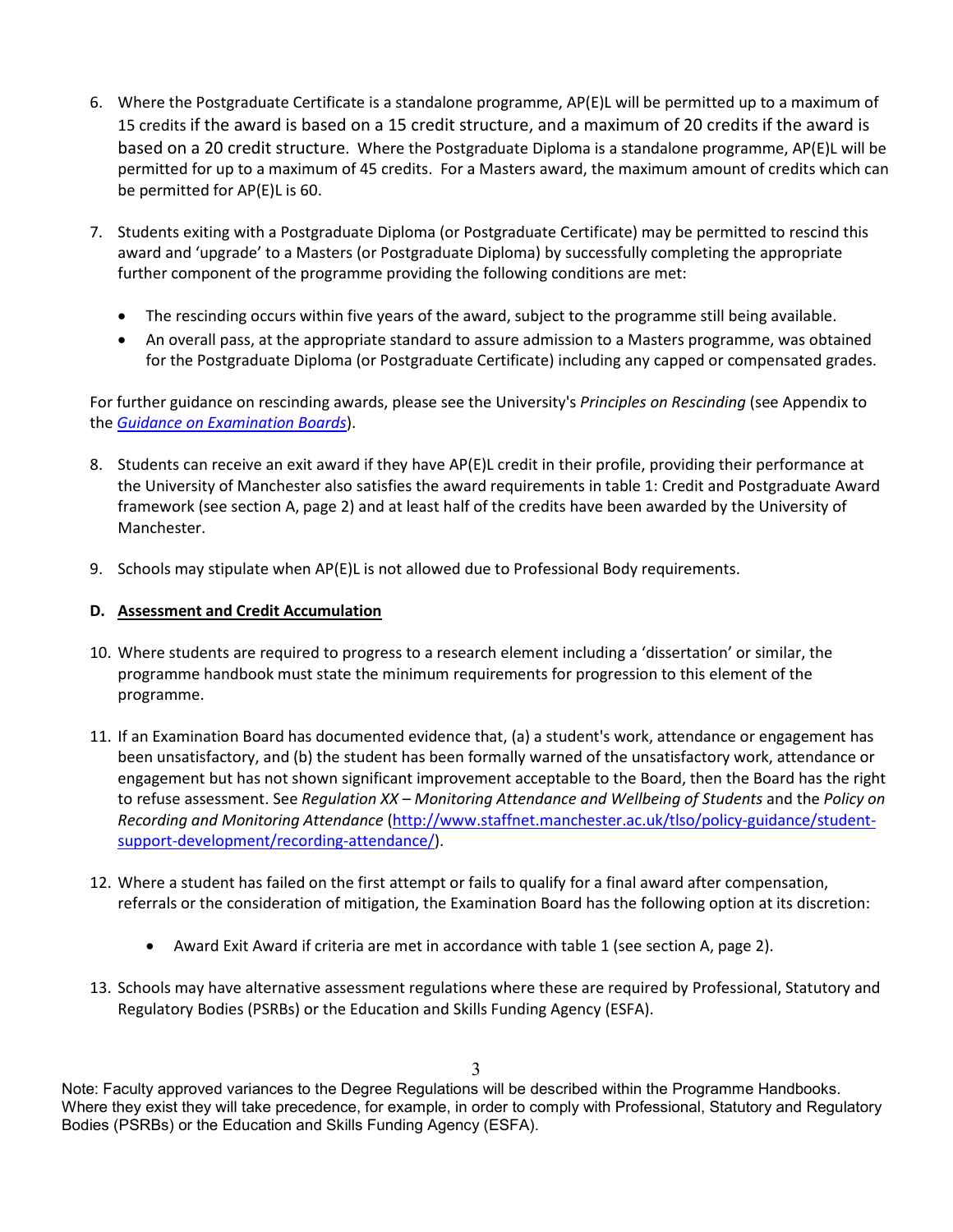### **E. Compensation and Reassessment maximums**

- 14. Postgraduate programmes can be compensated *up to 40 credits for PG Diploma/Masters and 20 credits for a PG Certificate (see also E16, below).*
- 15. Postgraduate programmes can be referred *in up to half of the taught credits (see also E16, below)***;** this includes credits on a PG Certificate or PG Diploma award. Students may also resubmit the dissertation (or equivalent, see G27) on one occasion, subject to the mark restrictions set out in G28. *The number of credits referred and those compensated cannot exceed half the taught credits in total.*
- 16. The total number of credits allowable for referral for a PG Diploma/Masters is 60, of which 40 can be compensated. For a PG Certificate, the total number of credits allowable for referral is 30 credits, of which 20 can be compensated.
- 17. For MRes programmes (with 90 credits of taught content and 90 credits dissertation), the total number of credits allowable for referral and compensation combined is 45.

### **F. Compensation**

- 18. The compensation zone is defined by the Unit Marking Scheme for Postgraduate Taught students, found in the *Guide to the Taught Degree Regulations* [\(http://www.staffnet.manchester.ac.uk/tlso/policy-guidance/degree](http://www.staffnet.manchester.ac.uk/tlso/policy-guidance/degree-regulations/supporting-documents/guide-to-degree-regs/)[regulations/supporting-documents/guide-to-degree-regs/\)](http://www.staffnet.manchester.ac.uk/tlso/policy-guidance/degree-regulations/supporting-documents/guide-to-degree-regs/).
- 19. Compensation can only be applied up to the maximum amount specified in E14. Beyond this maximum threshold, the Examination Board will make a decision on which reassessment can be taken.
- 20. Schools can specify when a unit is not compensatable or when PSRB/ESFA rules take precedence.
- 21. Compensated credit retains the original failed mark and this is used in the weighted average for the calculation of the final classification/ award.
- 22. Referral marks are compensatable.

#### **G. Reassessment**

- 23. Where the overall unit mark is below the compensation zone or the number of compensatable fails has been exceeded, reassessment may be taken, within the credit limitations set out in E15 to E17. Reassessment as a result of a fail is known as a 'Referral'. Subsequent attempts as a result of approved and verified mitigating circumstances are known as 'Deferrals'.
- 24. The reassessment must be designed to assess the achievement of the same intended learning outcomes but need not be of the same form as that originally used. The reassessment will normally take place in the same academic year as the original assessment to enable the students to progress as originally intended.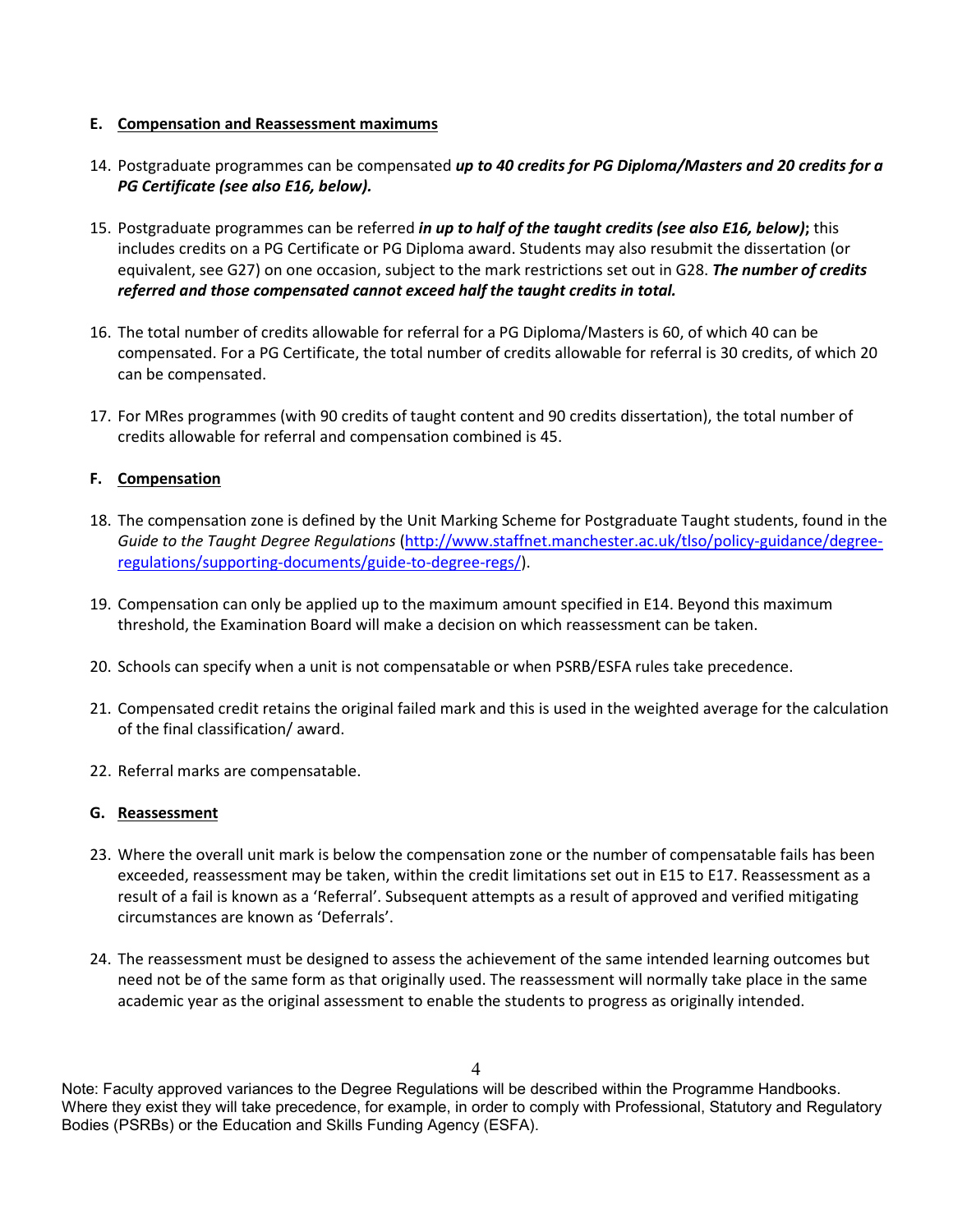- 25. If an Examination Board has documented evidence that, (a) a student's work, attendance or engagement has been unsatisfactory, and (b) the student has been formally warned of the unsatisfactory work, attendance or engagement but has not shown significant improvement acceptable to the Board, then the Board has the right to refuse the student reassessment/referred assessment. See *Regulation XX – Monitoring Attendance and Wellbeing of Students* and the *Policy on Recording and Monitoring Attendance*  [\(http://www.staffnet.manchester.ac.uk/tlso/policy-guidance/student-support-development/recording](http://www.staffnet.manchester.ac.uk/tlso/policy-guidance/student-support-development/recording-attendance/)[attendance/\)](http://www.staffnet.manchester.ac.uk/tlso/policy-guidance/student-support-development/recording-attendance/).
- 26. An Examination Board may allow a student one attempt, per unit, at reassessment (two attempts in total). This principle does not apply to attempts with approved and verified mitigating circumstances.
- 27. When the referred assessment for a postgraduate student includes independent work such as a dissertation or project resubmission, they should be permitted a reasonable amount of time within a maximum of 6 calendar months from the date of the Examination Board. This reassessment of a research/dissertation element does not contribute to the credit limitations set out in E15.
- 28. Students achieving a mark of less than 30 for their dissertation or project submission are not permitted to resubmit and will be given an exit award in accordance with table 1 (see section A, page 2).
- 29. Referral pass marks will be capped at the lowest compensatable mark for Postgraduate Taught students, unless the previous mark was within the compensation zone, in which case the original mark will stand. This mark is used in the weighted average mark for the final award. The capped mark is applied to the unit level mark, not the failed element.
- 30. When a student is referred and fails a unit, the first mark stands.
- 31. Students may, in exceptional circumstances, at the discretion of the Examination Board, be allowed to repeat whole units or the entire programme, subject to teaching capacity not being exceeded.

### **H. Exit Awards**

- 32. Once a student has exhausted all the opportunities to retrieve referred assessment they will be given an exit award in accordance with table 1 (see section A, page 2) and as defined in the Programme Specification.
- 33. If a student decides to withdraw, they will automatically be awarded the relevant exit award in accordance with table 1 (section A, page 2) and as defined in the Programme Specification.

### **I. Classification of postgraduate taught programmes**

**Note: paragraph I37 should be agreed and applied consistently across a School. Approval should be sought at School and Faculty level and carefully articulated to the students within that School. For joint programmes, the 'Lead School's' model will apply.** 

34. For the award of pass a student must satisfy the minimum credit requirements specified in Table1 ("Credit and Postgraduate Award framework", found within paragraph 1 of Section A, Credit and Award Framework, of these Postgraduate Taught Regulations – page 2).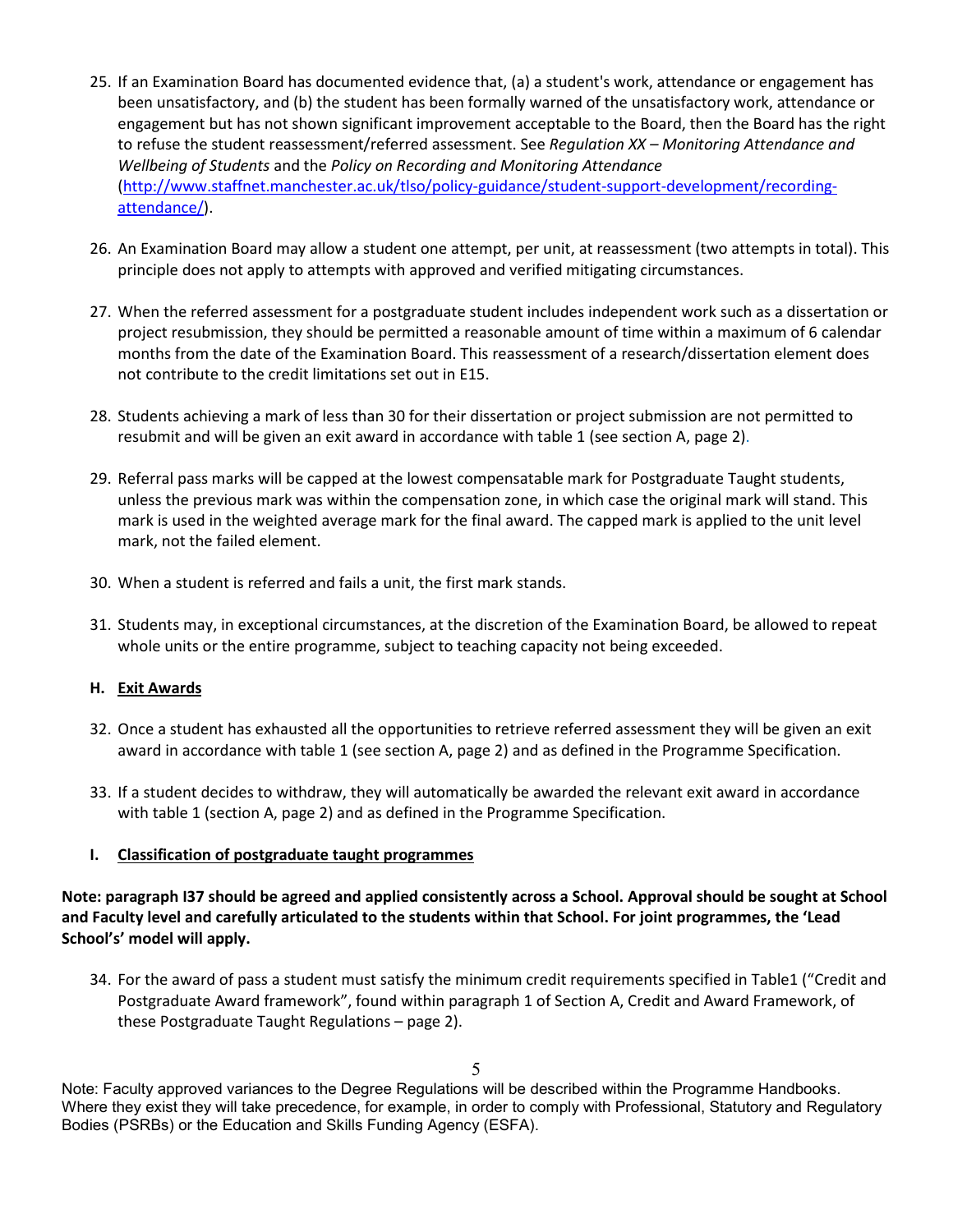- 35. Classifications for merit and distinction will be calculated on the basis of an average mark, based on the weighted programme as a whole (See Appendix A, Table A1 – page 7).
- 36. In order to achieve the award of pass, merit or distinction, a student must have passed the requisite minimum credits listed in Table 1 (see section A, page 2) in accordance with the unit marking scheme and mark descriptors.
- 37. In addition, Schools may decide to add a further requirement to gain the award of Distinction: students must achieve an average of 70% or above in *both* the taught element and the dissertation.
- 38. Students with credit awarded as a result of a referral or compensated mark will not be eligible for the award of distinction, only a merit or a pass.
- 39. Decisions with regards to 'borderline' classifications for individual students should be resolved using the mechanisms outlined in appendix A.

### **J. Posthumous and Aegrotat Degrees**

40. Information about the award of posthumous or aegrotat degrees can be found in the [Procedures for the](http://documents.manchester.ac.uk/display.aspx?DocID=51163)  [Award of Posthumous and Aegrotat Undergraduate and Postgraduate Taught Degrees.](http://documents.manchester.ac.uk/display.aspx?DocID=51163)

### **K. Examination Board Arrangements**

- 41. There are normally three available assessment opportunities; January, May/ June and Aug/September within each academic year. It is expected that all reassessment will take place in the academic year in which the assessment was first attempted, exceptions can be made for programmes with 'non-standard' admissions cycles.
- 42. There must be an opportunity at the end of every unit of assessment, for a chaired forum to make decisions regarding student's attainment on completed units.
- 43. Examination Boards, to agree student minimum requirement for the achievement of an award, will take place at appropriate points in each academic year, overseen by an External Examiner. Exceptions can be made for programmes with 'non-standard' assessment cycles.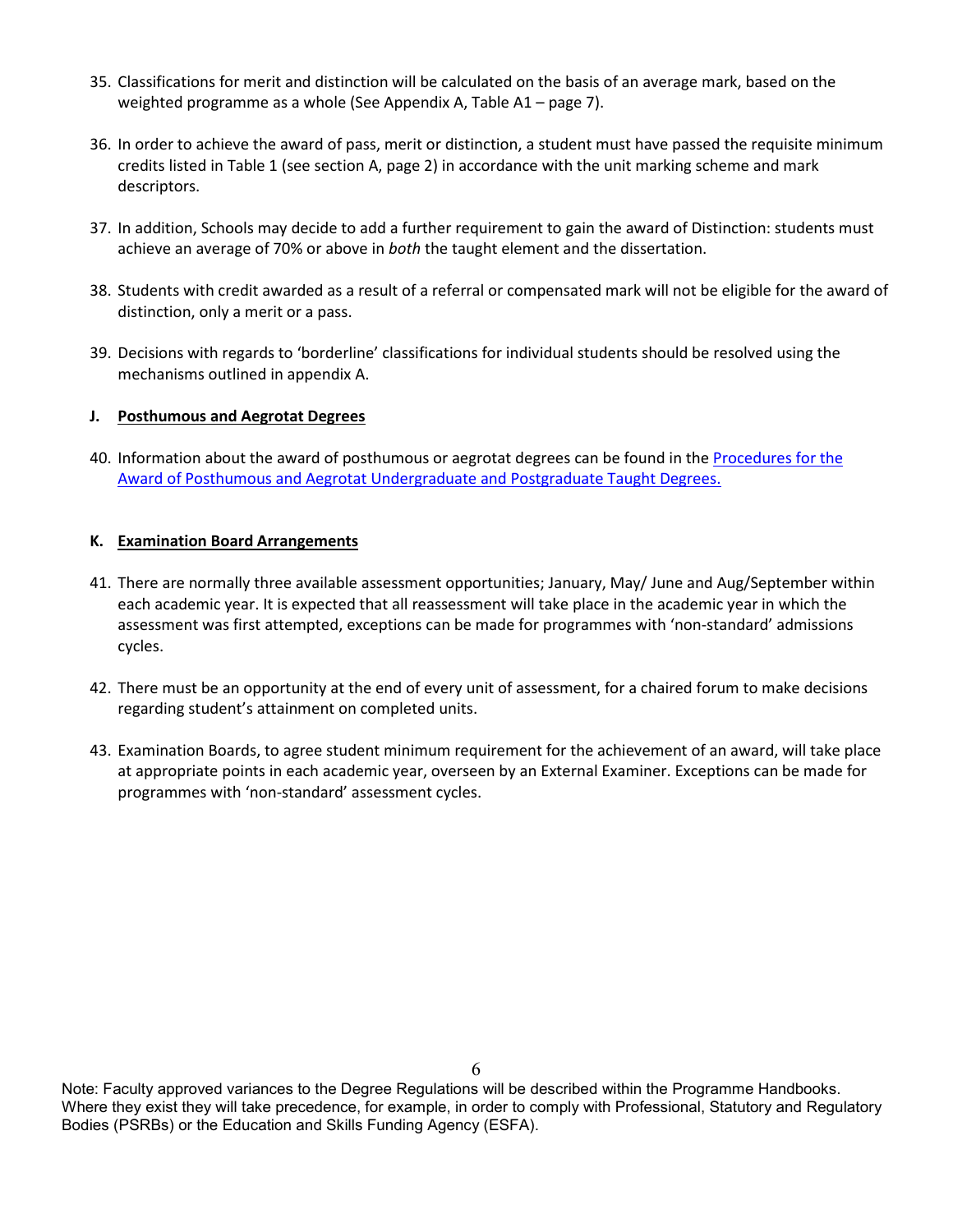### **Appendix A Postgraduate Degree Classification Scheme**

This scheme should be used in conjunction with 'Table 1 of the Postgraduate Taught Degree Regulations' (see section A, page 2). This table has been extracted from the Framework for Higher Education Qualifications, and students must meet the credit requirements of Table1, prior to the classification being calculated, using the thresholds and boundaries below:

# **Weightings**

Postgraduate degree classification for the award of merit and distinction are based on the weighted average mark across the programme calculated to one decimal place, where marks for individual course units are recorded as whole numbers (see section I).

## **Stage 1: Classification Thresholds and Boundaries**

The following boundaries inform classification when the total points falls below a classification threshold.

Table A1 Postgraduate Masters degree classification and boundary zone using total points 0-100 mark range:

| PG Degree<br>classification-Masters<br>based on 180 credits | Classification<br>thresholds: average<br>mark (mark range 0 to<br>100)                                                   | Boundary zone<br>average | <b>Boundary Zone</b><br>H35 (separating<br>the average for<br>taught and<br>research<br>elements)  |
|-------------------------------------------------------------|--------------------------------------------------------------------------------------------------------------------------|--------------------------|----------------------------------------------------------------------------------------------------|
| Distinction                                                 | 70.0                                                                                                                     | 68.0 to 69.9             | Either taught or<br>research is 70.0<br>or above, while<br>the other is<br>between 68.0 to<br>69.9 |
| Merit                                                       | 60.0                                                                                                                     | 58.0 to 59.9             | <b>NA</b>                                                                                          |
| Pass                                                        | 59.9 or less providing<br>the credit requirements<br>of Table 1 in the 'Credit<br>and Award Framework'<br>have been met. | <b>NA</b>                | <b>NA</b>                                                                                          |

### **Consideration of postgraduate masters students within the boundary zone by mark distribution**

The following process applies to reach decisions on borderline cases:

After allowances have been made for mitigating circumstances, a student whose total mark at the first assessment is within the boundary zone specified above, must be awarded the higher degree classification as long as both the following criteria are satisfied (see also notes on AP(E)L):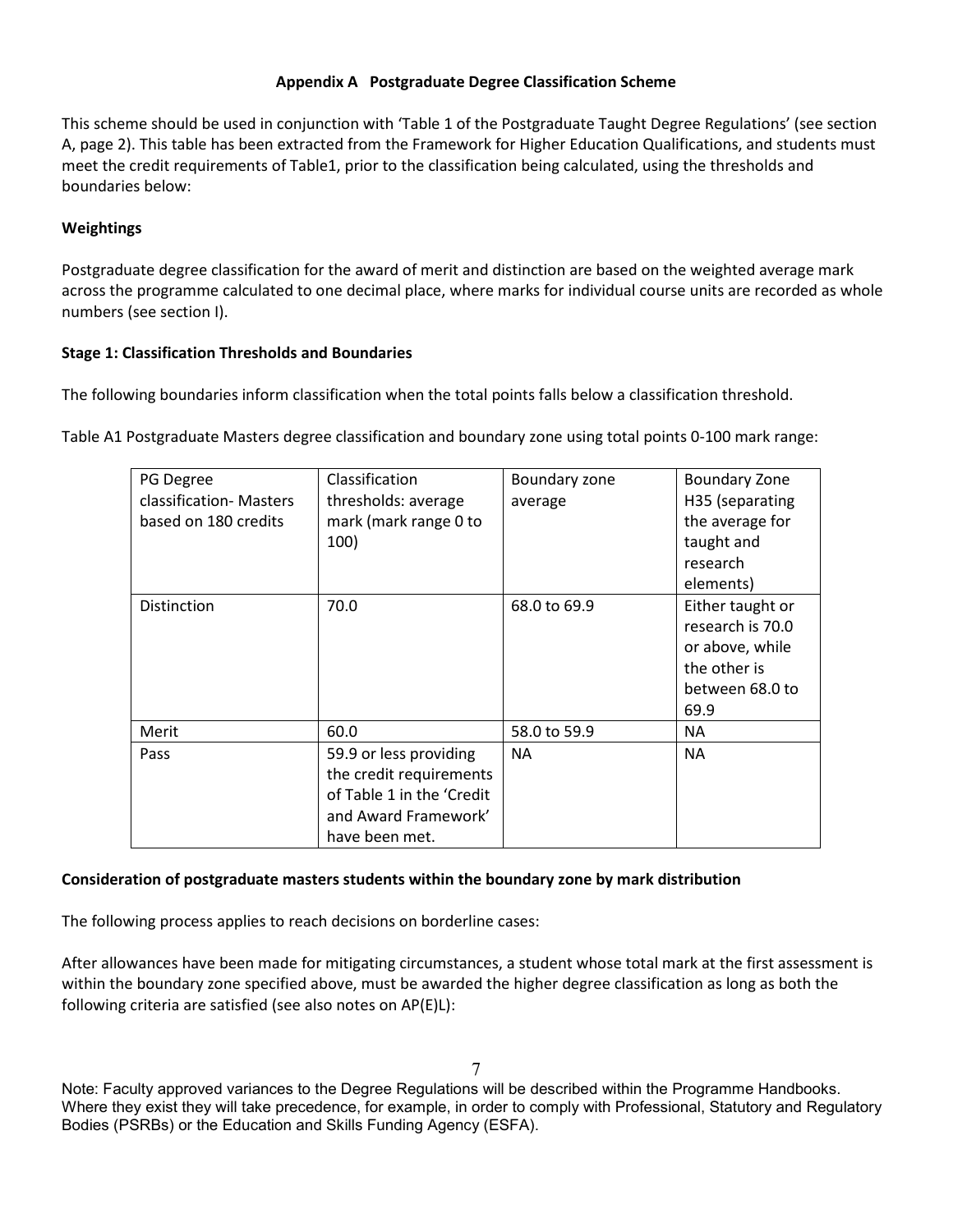- For the award of distinction, all course units must have been passed at the first attempt without any compensation.
- 2/3 of the credits<sup>1</sup> are equal to/ or higher than the final award.

Where Schools have decided to implement paragraph I37, after allowances have been made for mitigating circumstances, decisions at the boundary of a 'Distinction', should be made as long as all the following criteria are satisfied (see also notes on AP(E)L, section C):

- For consideration of a student in the boundary zone for the award of distinction, the student should have passed either the 'taught' **or** 'research' element at the level of a 'distinction' and the other element must be in the boundary zone, as defined in table A1 (see page 8, Stage 1: Classification Thresholds and Boundaries).
- All course units must have been passed at the first attempt without any compensation.
- Either the overall average is equal to or above 70.0; or  $2/3$  of the credits<sup>1</sup> are equal to or above 70.0.

## **Stage 2: Classification Review**

If a student is in the boundary zone, or higher\*, and does not satisfy the additional criteria, Schools may apply a further stage of 'Classification Review', with decisions supported by an External Examiner. The process of 'Classification Review' should not change unit marks and can only influence the classification awarded.

\* Examination Boards may use Classification Review to consider a programme average which is higher than the boundary average, but where the student has not met the requirements for classification outlined in section H of the Regulations.

Further guidance on Classification Review can be found in the *[Guide to the Taught Degree Regulations](http://www.tlso.manchester.ac.uk/degree-regulations/guidetothetaughtdegreeregulations/)*.

# **Taught Masters Postgraduate Diploma and Postgraduate Certificate degree classification scheme using 0-100 mark range**

Award of Postgraduate Diploma and Postgraduate certificate degree is based upon credit accumulation using a pass mark of 40% (see table 1 for credit requirements – section A, page 2) for which there is no classification other than pass/fail.

<span id="page-7-0"></span><sup>&</sup>lt;sup>1</sup> Excluding AP(E)L and non-numeric pass/fail units; where there are AP(E)L or non-numeric pass/fail courses, mark distribution should be calculated based on 2/3 of the remaining credits.

Note: Faculty approved variances to the Degree Regulations will be described within the Programme Handbooks. Where they exist they will take precedence, for example, in order to comply with Professional, Statutory and Regulatory Bodies (PSRBs) or the Education and Skills Funding Agency (ESFA).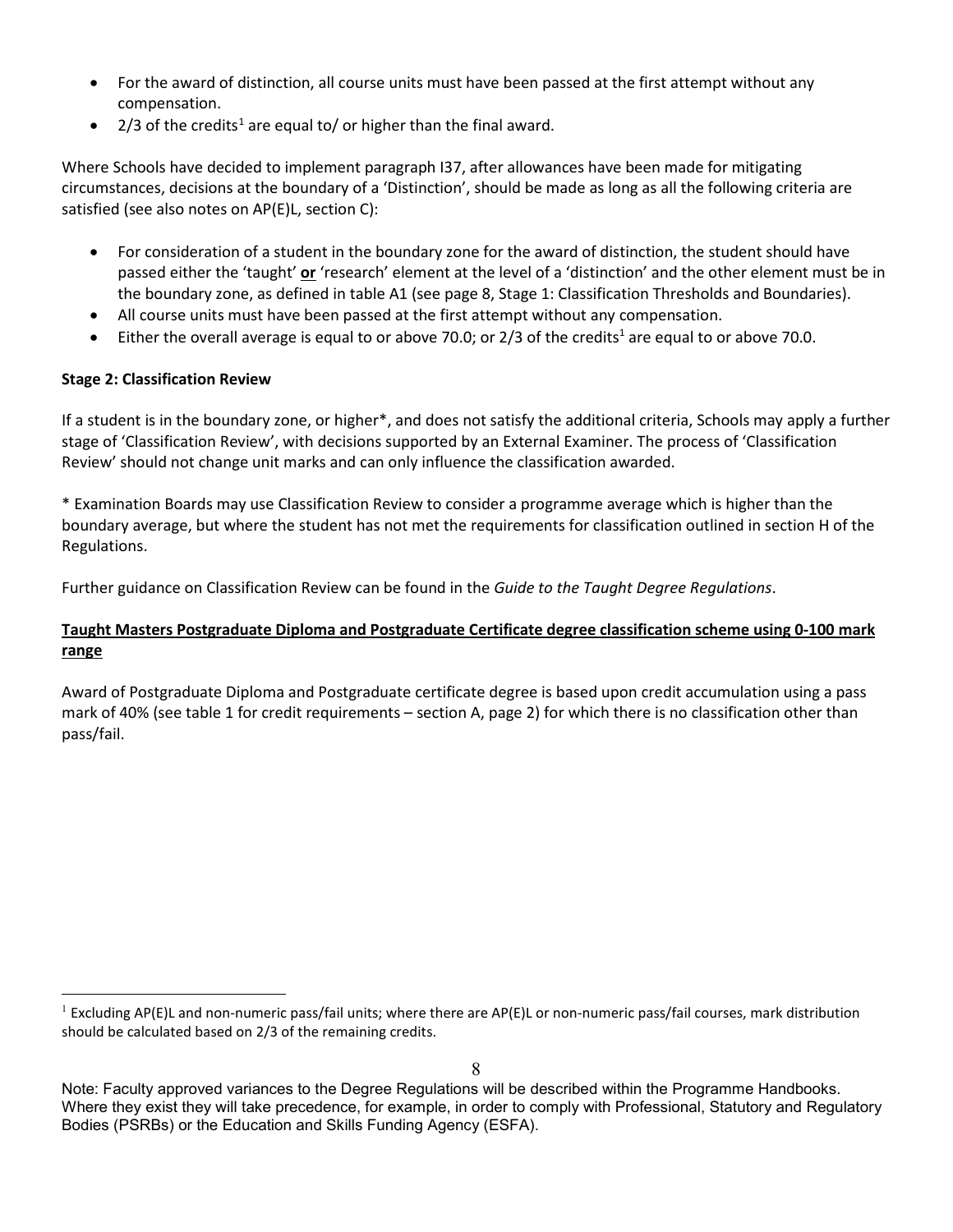| Version amendment history: Postgraduate Taught Degree Regulations |                |                                                                                                                                                                                                                                                                                                                                                                                                                                                                                                                                                                                                                                                                                                                                                                                                                        |  |  |
|-------------------------------------------------------------------|----------------|------------------------------------------------------------------------------------------------------------------------------------------------------------------------------------------------------------------------------------------------------------------------------------------------------------------------------------------------------------------------------------------------------------------------------------------------------------------------------------------------------------------------------------------------------------------------------------------------------------------------------------------------------------------------------------------------------------------------------------------------------------------------------------------------------------------------|--|--|
| <b>Version</b>                                                    | <b>Date</b>    | <b>Reason for change</b>                                                                                                                                                                                                                                                                                                                                                                                                                                                                                                                                                                                                                                                                                                                                                                                               |  |  |
| 3.0                                                               | May 2012       | Creation of 'New Degree Regulations'.                                                                                                                                                                                                                                                                                                                                                                                                                                                                                                                                                                                                                                                                                                                                                                                  |  |  |
| 3.1                                                               | February 2013  | Removal of wording from paragraph 26 "When a student is<br>$\bullet$<br>referred and fails a unit that was previously in the compensated<br>zone, the first mark stands."                                                                                                                                                                                                                                                                                                                                                                                                                                                                                                                                                                                                                                              |  |  |
| 3.2                                                               | April 2014     | New paragraph regarding the use of aegrotat degrees.<br>$\bullet$<br>Additional wording to paragraph C7: ""The rescinding occurs<br>٠<br>within five years of the student's initial registration on their<br>original programme, subject to the programme still being<br>available".<br>Removal of the word 'just' from paragraph F25: "The capped<br>mark is applied to the unit level mark, not (just) the failed<br>element."<br>Amending of wording under 'Consideration of postgraduate<br>masters students within the boundary zone by mark<br>distribution'. The original wording that students whose "total<br>mark at the first assessment is within the boundary zone<br>specifiedmust be considered for the higher award." was                                                                              |  |  |
|                                                                   |                | amended to state that students must be "awarded the higher<br>degree classification" as long as the specified requirements are<br>satisfied.                                                                                                                                                                                                                                                                                                                                                                                                                                                                                                                                                                                                                                                                           |  |  |
| 3.4                                                               | September 2016 | Version 3.3 was approved by Senate in February 2016, but superseded by<br>version 3.4 before they were implemented.<br>Insertion of a new paragraph (F25) to specify that a student<br>achieving a mark of less than 30 for a dissertation will not be<br>permitted to resubmit.<br>Changing of the term 'mark review' to 'classification review'.<br>Insertion of additional details relating to rescinding of awards (in<br>a renamed section C: Accreditation of Prior Learning - AP(E)L /<br>Rescinding, page 3).<br>In order to match up timescales with those found in current<br>APEL guidance, rescinding of PGT awards can now take place if<br>the rescinding occurs within five years of the award (rather than<br>within five years of the student's initial registration on their<br>original programme). |  |  |
| 3.5                                                               | September 2018 | Refusing assessment/referred assessment, paragraphs D11 and<br>F22: clarification that Examination Boards can refuse<br>assessment, as well as referred assessment, on the grounds of a<br>student's work and attendance.<br>Use of 20 credit units, paragraph E15: the maximum number of<br>$\bullet$<br>credits which can be compensated is up to 40 credits at Masters<br>level (rather than up to 30 credits) and up to 20 credits for a PG<br>Certificate.<br>Section I on Aegrotat Degrees was updated to reference both<br>'Aegrotat' and 'posthumous' degrees.                                                                                                                                                                                                                                                 |  |  |
| 3.6                                                               | February 2020  | Update to the maximum number of credits for AP(E)L onto PG<br>$\bullet$<br>Cert programmes for 20 credit units for UMW programmes.                                                                                                                                                                                                                                                                                                                                                                                                                                                                                                                                                                                                                                                                                     |  |  |